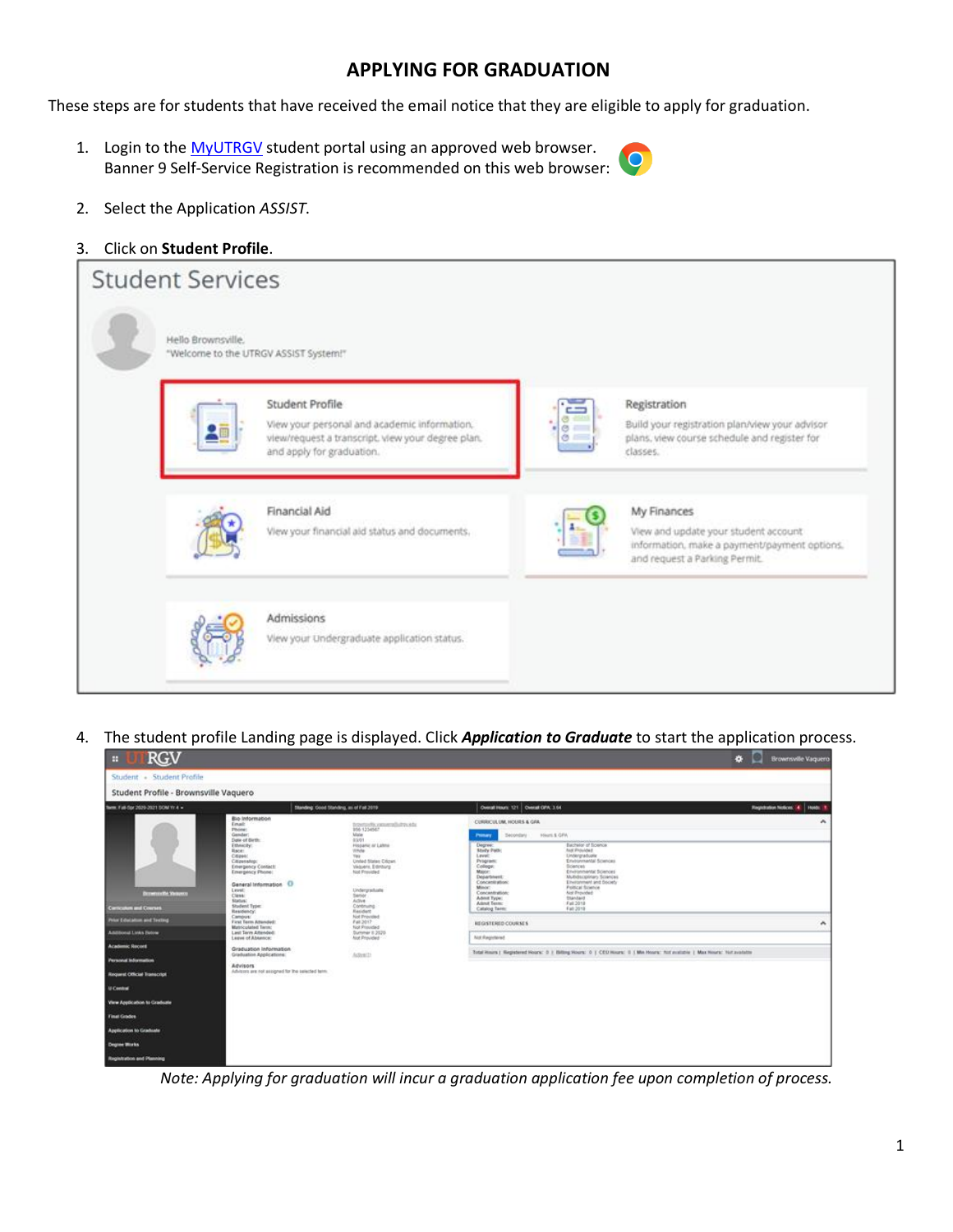# 5. Click *Application to Graduate.*

| <b>Curriculum and Courses</b>       |
|-------------------------------------|
| <b>Prior Education and Testing</b>  |
| <b>Additional Links Below</b>       |
| <b>Academic Record</b>              |
| <b>Personal Information</b>         |
| <b>Request Official Transcript</b>  |
| <b>U</b> Central                    |
| <b>View Application to Graduate</b> |
| <b>Final Grades</b>                 |
| <b>Application to Graduate</b>      |
| <b>Degree Works</b>                 |
| <b>Registration and Planning</b>    |

6. Select the most recent term from the drop-down menu.

| <b>E UTRGV</b>                 | * | Vaquero Edinburg |
|--------------------------------|---|------------------|
| Student Graduation Application |   |                  |
| <b>Curriculum Selection</b>    |   |                  |
| Term *                         |   |                  |
| Select<br>$\checkmark$         |   |                  |
|                                |   |                  |
|                                |   |                  |
|                                |   |                  |
|                                |   |                  |
|                                |   |                  |
|                                |   |                  |
|                                |   |                  |
|                                |   |                  |
|                                |   |                  |
|                                |   |                  |
|                                |   |                  |
|                                |   |                  |

\*Note that selection of term does not determine the graduation ceremony date. The selection of the ceremony date will be on step 8.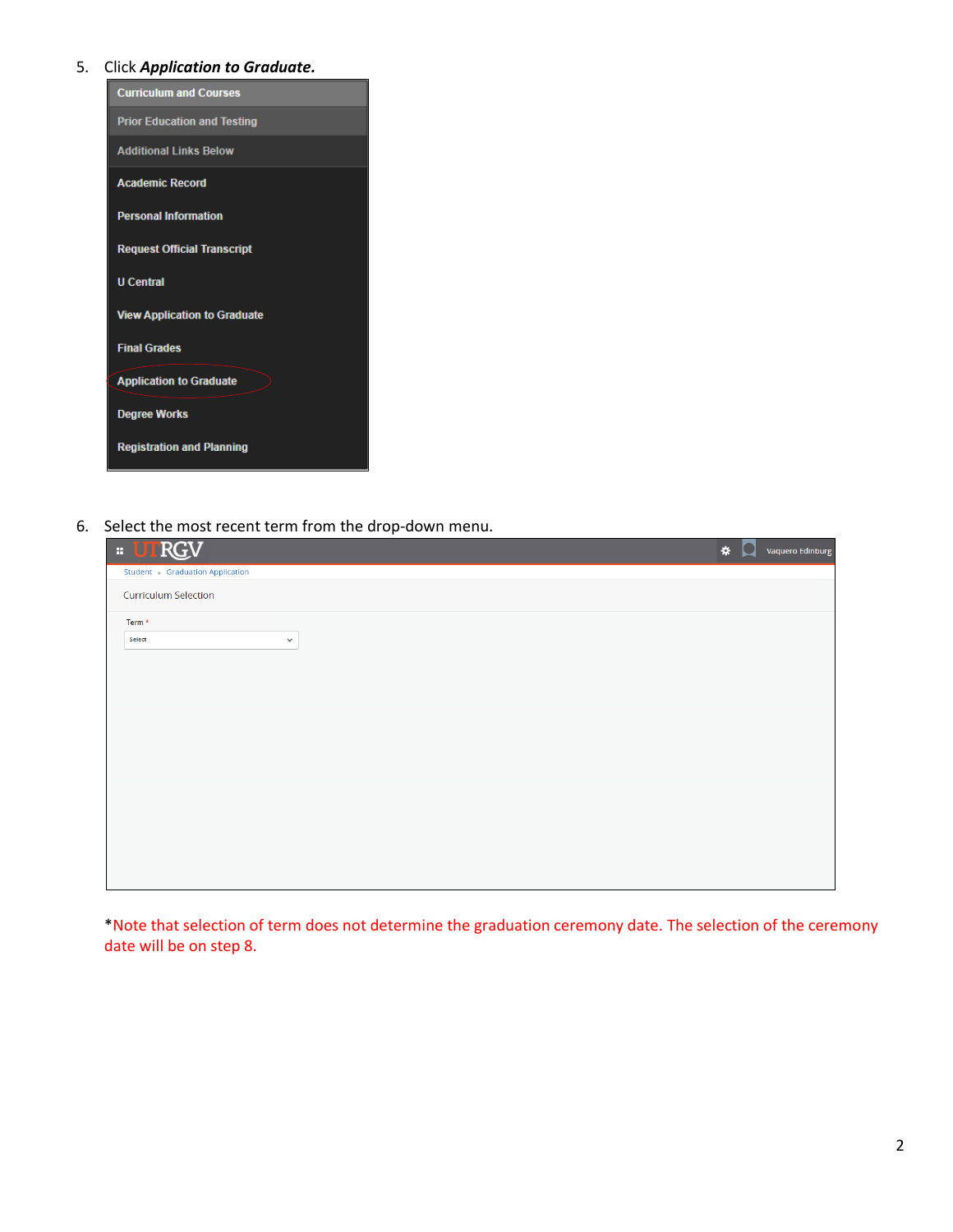7. Select primary degree and click on *Continue*.

| H | <b>RGN</b>                                            |                               |          |                               | * | <b>Brownsville Vaquero</b> |
|---|-------------------------------------------------------|-------------------------------|----------|-------------------------------|---|----------------------------|
|   | Student Graduation Application                        |                               |          |                               |   |                            |
|   | <b>Curriculum Selection</b>                           |                               |          |                               |   |                            |
|   | Term <sup>*</sup>                                     |                               |          |                               |   |                            |
|   | Spring 2021                                           | $\checkmark$                  |          |                               |   |                            |
|   | <b>O</b> Primary Degree<br><b>Bachelor of Science</b> |                               |          |                               |   |                            |
|   | Level                                                 | Program                       | College  | Major                         |   |                            |
|   | Undergraduate                                         | <b>Environmental Sciences</b> | Sciences | <b>Environmental Sciences</b> |   |                            |
|   | <b>Major Concentration</b>                            | <b>Minor</b>                  |          |                               |   |                            |
|   | <b>Environment and Society</b>                        | <b>Political Science</b>      |          |                               |   |                            |
|   | Continue                                              |                               |          |                               |   |                            |

8. Select your Graduation date and select your decision about attending the ceremony, then click *Continue.*

|   | <b>E UTRGV</b>                                                     | ۰            | <b>Brownsville Vaquero</b> |
|---|--------------------------------------------------------------------|--------------|----------------------------|
|   | Student Graduation Application                                     |              |                            |
|   | <b>Graduation Date Selection</b>                                   |              |                            |
|   |                                                                    |              |                            |
|   | <b>Primary Degree</b>                                              |              |                            |
|   | <b>Bachelor of Science</b>                                         |              | $\checkmark$               |
|   |                                                                    |              |                            |
|   | <b>Graduation Ceremony Attendance</b>                              |              |                            |
|   |                                                                    |              |                            |
|   | <b>Graduation Date *</b><br>Select<br>$\hat{\phantom{a}}$          |              |                            |
|   | Date: 05/06/2021 Term: Spring 2021 Year: 2020-2021                 |              |                            |
|   | Date: 07/06/2021 Term: Summer I 2021 Year: 2020-2021               |              |                            |
|   | Date: 08/13/2021 Term: Summer II 2021 Year: 2020-2021              |              |                            |
|   |                                                                    |              |                            |
|   |                                                                    |              |                            |
|   |                                                                    |              |                            |
|   |                                                                    |              |                            |
|   |                                                                    |              |                            |
|   |                                                                    |              |                            |
| H | RGV                                                                | $\star$<br>υ | <b>Brownsville Vaquero</b> |
|   | Student - Graduation Application                                   |              |                            |
|   | <b>Graduation Date Selection</b>                                   |              |                            |
|   |                                                                    |              |                            |
|   | <b>Primary Degree</b>                                              |              |                            |
|   | <b>Bachelor of Science</b>                                         |              | $\checkmark$               |
|   |                                                                    |              |                            |
|   | <b>Graduation Ceremony Attendance</b>                              |              |                            |
|   |                                                                    |              |                            |
|   | Graduation Date *                                                  |              |                            |
|   | Date: 05/06/2021 Term: Spring 2021 Year: 2020-2021<br>$\checkmark$ |              |                            |
|   | Will you attend the ceremony?                                      |              |                            |
|   | <b>O</b> Yes<br><b>No</b>                                          |              |                            |
|   | O Undecided                                                        |              |                            |
|   |                                                                    |              |                            |
|   | Continue<br>Back                                                   |              |                            |
|   |                                                                    |              |                            |
|   |                                                                    |              |                            |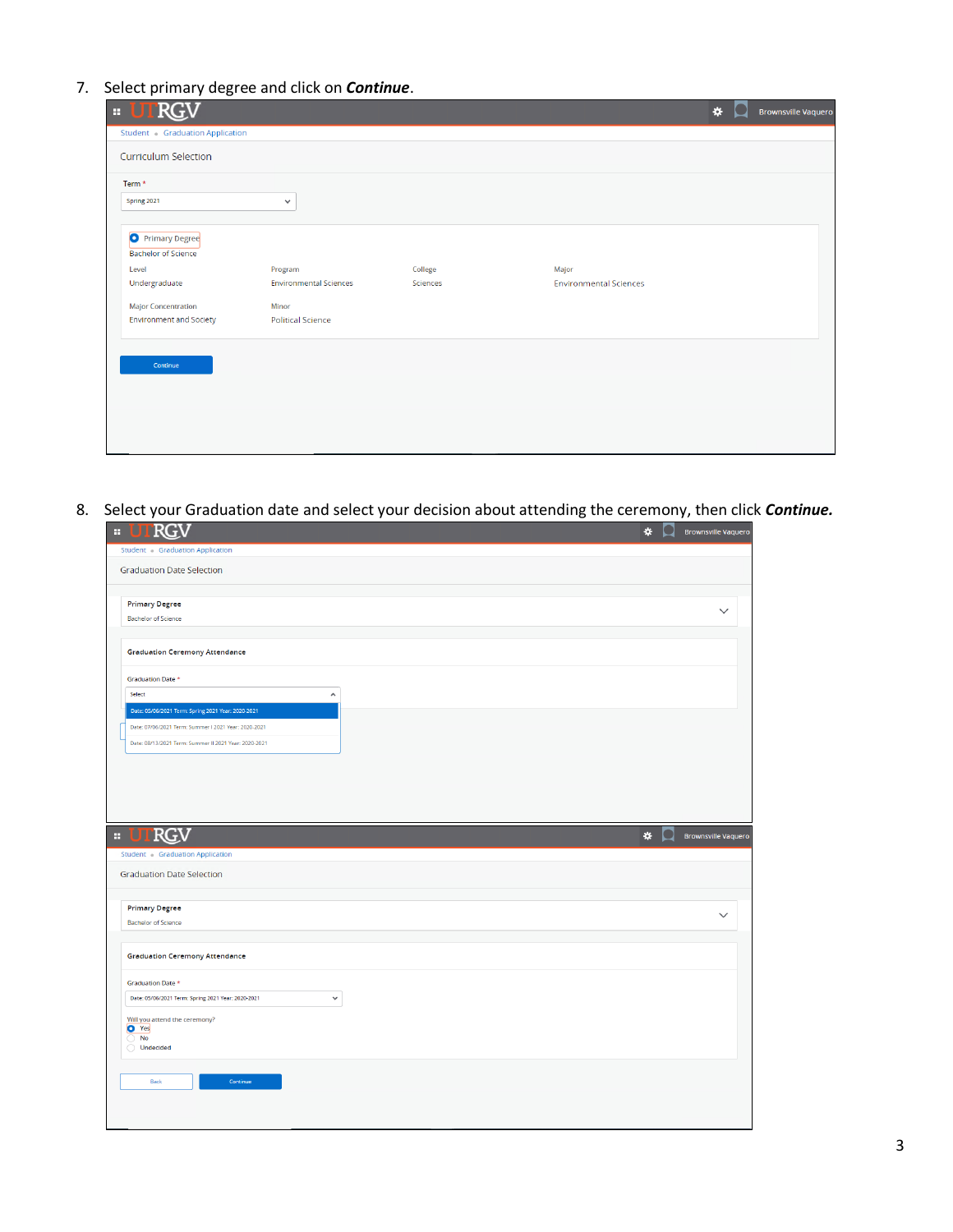9. Review your Diploma Name and then click *Continue*.

| <b>E UTRGV</b>                             | ₩ | <b>Brownsville Vaquero</b> |
|--------------------------------------------|---|----------------------------|
| Student - Graduation Application           |   |                            |
| <b>Diploma Name Selection</b>              |   |                            |
| <b>Primary Degree</b>                      |   | $\checkmark$               |
| <b>Bachelor of Science</b>                 |   |                            |
| (ii) This is the diploma name information. |   |                            |
| Name<br><b>Brownsville Vaquero</b>         |   |                            |
| <b>Back</b><br>Continue                    |   |                            |
|                                            |   |                            |

10. Using the drop-down menu, select the mailing address you want your diploma to be mailed to or select **new** to add a new address. Click *Continue*.

| RG<br>$\mathbf{a}$                          |                           | *       | <b>Brownsville Vaquerd</b> |
|---------------------------------------------|---------------------------|---------|----------------------------|
| Student Graduation Application              |                           |         |                            |
| One of your Addresses *                     |                           |         |                            |
| Permanent 1234 Vaquero Lane<br>$\checkmark$ |                           |         |                            |
| Street Line 1 *                             |                           |         |                            |
| 1234 Vaquero Lane                           |                           |         |                            |
| <b>Street Line 2</b>                        | <b>Street Line 3</b>      |         |                            |
| $City*$                                     |                           |         |                            |
| Brownsville                                 |                           |         |                            |
| <b>State or Province</b>                    | <b>Zip or Postal Code</b> |         |                            |
| Texas<br>$\checkmark$                       | 78520                     |         |                            |
| <b>Nation</b>                               |                           |         |                            |
| $\checkmark$                                |                           |         |                            |
|                                             |                           |         |                            |
|                                             |                           |         |                            |
| Continue<br>Back                            |                           |         |                            |
| <b>RG</b>                                   |                           |         |                            |
| H                                           |                           | $\star$ | <b>Brownsville Vaquero</b> |
| Student Graduation Application              |                           |         |                            |
| One of your Addresses *                     |                           |         |                            |
| New<br>$\checkmark$                         |                           |         |                            |
| Street Line 1 *                             |                           |         |                            |
|                                             |                           |         |                            |
| <b>Street Line 2</b>                        | <b>Street Line 3</b>      |         |                            |
|                                             |                           |         |                            |
| City *                                      |                           |         |                            |
|                                             |                           |         |                            |
| <b>State or Province</b>                    | <b>Zip or Postal Code</b> |         |                            |
| $\checkmark$                                |                           |         |                            |
| Nation                                      |                           |         |                            |
| $\checkmark$                                |                           |         |                            |
|                                             |                           |         |                            |
|                                             |                           |         |                            |
| Back<br>Continue                            |                           |         |                            |
|                                             |                           |         |                            |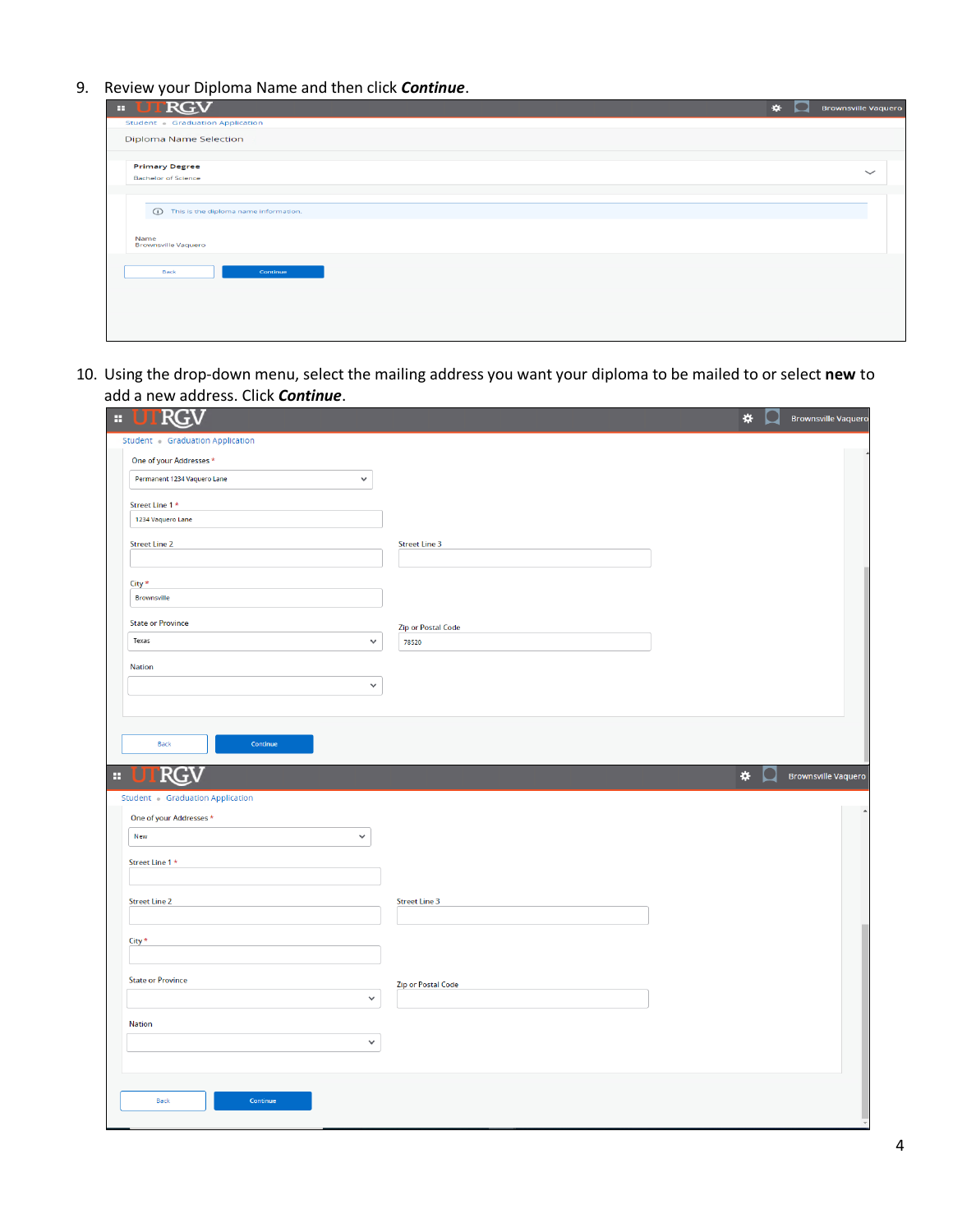11. Payment Method: Select the graduation application fee and click *Continue*.

| ,<br>ັ<br>. .                                                                 |                                            |
|-------------------------------------------------------------------------------|--------------------------------------------|
| TRGV<br>$\mathbf{H}$                                                          | $\star$<br>m<br><b>Brownsville Vaquero</b> |
| Student - Graduation Application                                              |                                            |
| <b>Graduation Application Payment</b>                                         |                                            |
| <b>Primary Degree</b>                                                         | $\checkmark$                               |
| <b>Bachelor of Science</b>                                                    |                                            |
|                                                                               |                                            |
| Payment Method *                                                              |                                            |
| Graduation Application Fee \$32.00 Graduation Application Fee<br>$\checkmark$ |                                            |
|                                                                               |                                            |
|                                                                               |                                            |
| Back<br>Continue                                                              |                                            |
|                                                                               |                                            |
|                                                                               |                                            |
|                                                                               |                                            |
|                                                                               |                                            |
|                                                                               |                                            |
|                                                                               |                                            |
|                                                                               |                                            |

*Note: Graduation application fee will be added to you online bill and will need to be addressed as soon as possible. This fee does not prevent student from applying.*

12. Review your graduation application to verify all information is correct and click *Submit*.

| Student Graduation Application        |                                          |                            |                                        |  |
|---------------------------------------|------------------------------------------|----------------------------|----------------------------------------|--|
| <b>Graduation Application Summary</b> |                                          |                            |                                        |  |
| <b>Graduation Date</b>                |                                          |                            |                                        |  |
| Date                                  | Term                                     | Year                       |                                        |  |
| 05/06/2021                            | Spring 2021                              | 2020-2021                  |                                        |  |
| Ceremony                              |                                          |                            |                                        |  |
| <b>Attend Ceremony</b>                |                                          |                            |                                        |  |
| Yes                                   |                                          |                            |                                        |  |
| <b>Diploma Mailing Address</b>        |                                          |                            |                                        |  |
| Street                                | City                                     | <b>State or Province</b>   | <b>Zip or Postal Code</b>              |  |
| 1234 Vaquero Lane                     | Brownsville                              | Texas                      | 78520                                  |  |
| Curriculum                            |                                          |                            |                                        |  |
| <b>Primary Degree</b>                 |                                          |                            |                                        |  |
| <b>Bachelor of Science</b><br>Level   |                                          |                            |                                        |  |
| Undergraduate                         | Program<br><b>Environmental Sciences</b> | College<br><b>Sciences</b> | Major<br><b>Environmental Sciences</b> |  |
|                                       |                                          |                            |                                        |  |
| <b>Major Concentration</b>            | Minor                                    |                            |                                        |  |
| <b>Environment and Society</b>        | <b>Political Science</b>                 |                            |                                        |  |
| <b>Graduation Charges</b>             |                                          |                            |                                        |  |
| Fee                                   | <b>Payment Method</b>                    |                            |                                        |  |
| \$32.00                               | <b>Graduation Application Fee</b>        |                            |                                        |  |
|                                       |                                          |                            |                                        |  |
| Back                                  | <b>Submit Request</b>                    |                            |                                        |  |
|                                       |                                          |                            |                                        |  |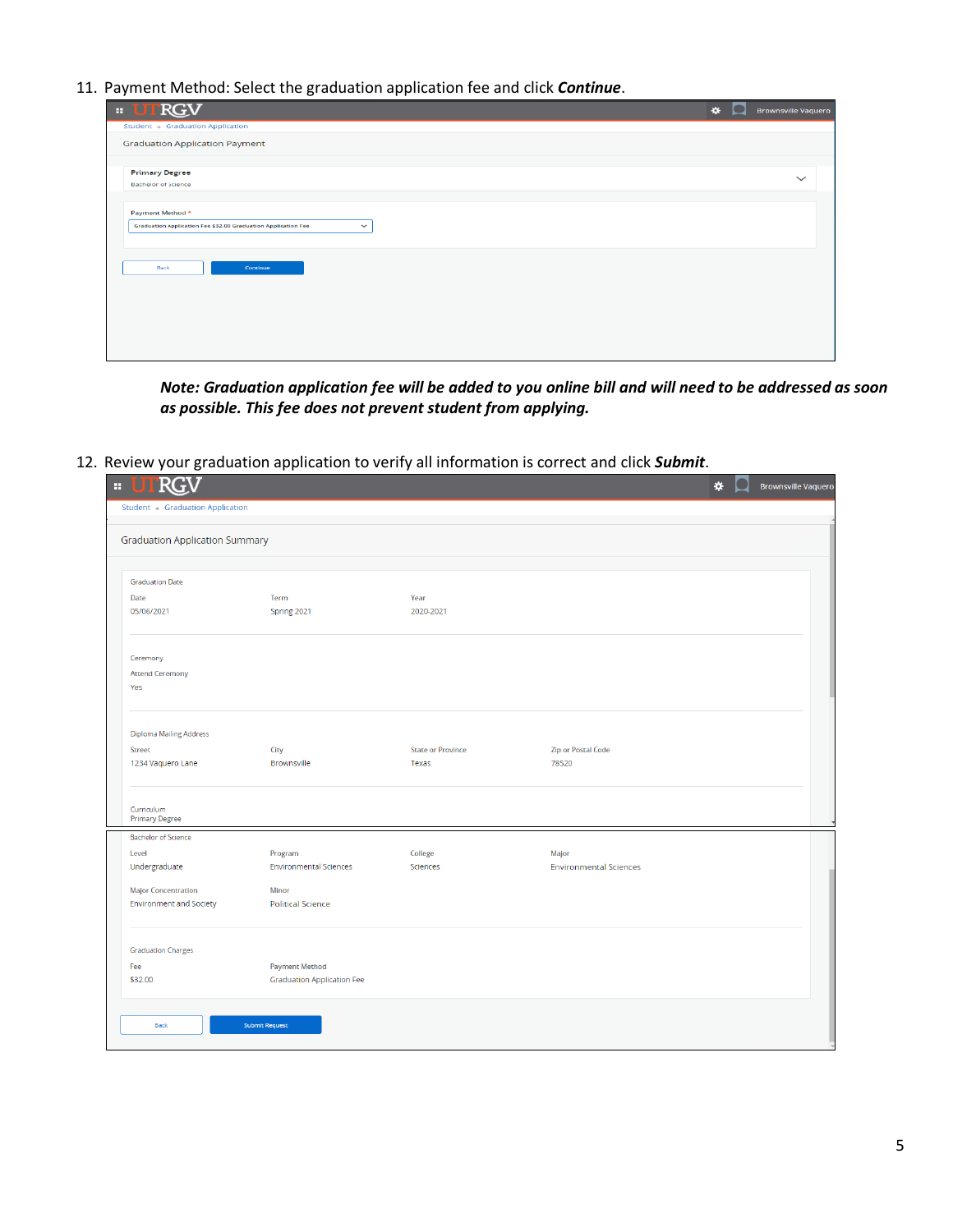#### 13. Review Acknowledgement and student has submitted a graduation application.

| Ŧ |                                                                                                                                                                                                                             | ∗ | <b>Brownsville Vaquero</b> |
|---|-----------------------------------------------------------------------------------------------------------------------------------------------------------------------------------------------------------------------------|---|----------------------------|
|   | Student Graduation Application                                                                                                                                                                                              |   |                            |
|   | Acknowledgement                                                                                                                                                                                                             |   |                            |
|   | The Office of the Registrar along with your academic department will review your information and determine if you are on track to fulfill the requirements needed to graduate by<br>the graduation date you have indicated. |   |                            |
|   | Status updates regarding your graduation application will be sent to your UTRGV email.                                                                                                                                      |   |                            |
|   | Degrees are conferred and awarded upon final and successful completion of all requirements. Go to utrgv.edu/graduation for additional details about graduation and<br>commencement ceremonies.                              |   |                            |
|   | The graduation fee is mandatory. We encourage you to review your student bill and pay this fee now to avoid any hold.<br>20435466/1                                                                                         |   |                            |
|   |                                                                                                                                                                                                                             |   |                            |
|   |                                                                                                                                                                                                                             |   |                            |
|   |                                                                                                                                                                                                                             |   |                            |
|   |                                                                                                                                                                                                                             |   |                            |
|   |                                                                                                                                                                                                                             |   |                            |
|   |                                                                                                                                                                                                                             |   |                            |

# **Frequently Asked Questions**

**Why can't I apply?**  Please review requirements to verify you are eligible to apply.

#### **What are the requirements to be able to apply for graduation?**

- Must be classified as a senior,
- Have 80% or higher of degree requirements met on degree works,
- 100+ earned hours and
- 2.0 or higher institutional GPA

#### **Who can I contact regarding my application status?**

You may contact certification@utrgv.edu

## **Who can I contact if I submitted my application but need to change my graduation date?**

You may contact [certification@utrgv.edu](mailto:certification@utrgv.edu) for assistance in changing your graduation date.

# **Who can I contact if I have questions about applying for graduation?**

You may contact [registrar@utrgv.edu.](mailto:registrar@utrgv.edu)

#### **Who can I contact if I have questions about the commencement ceremony?**